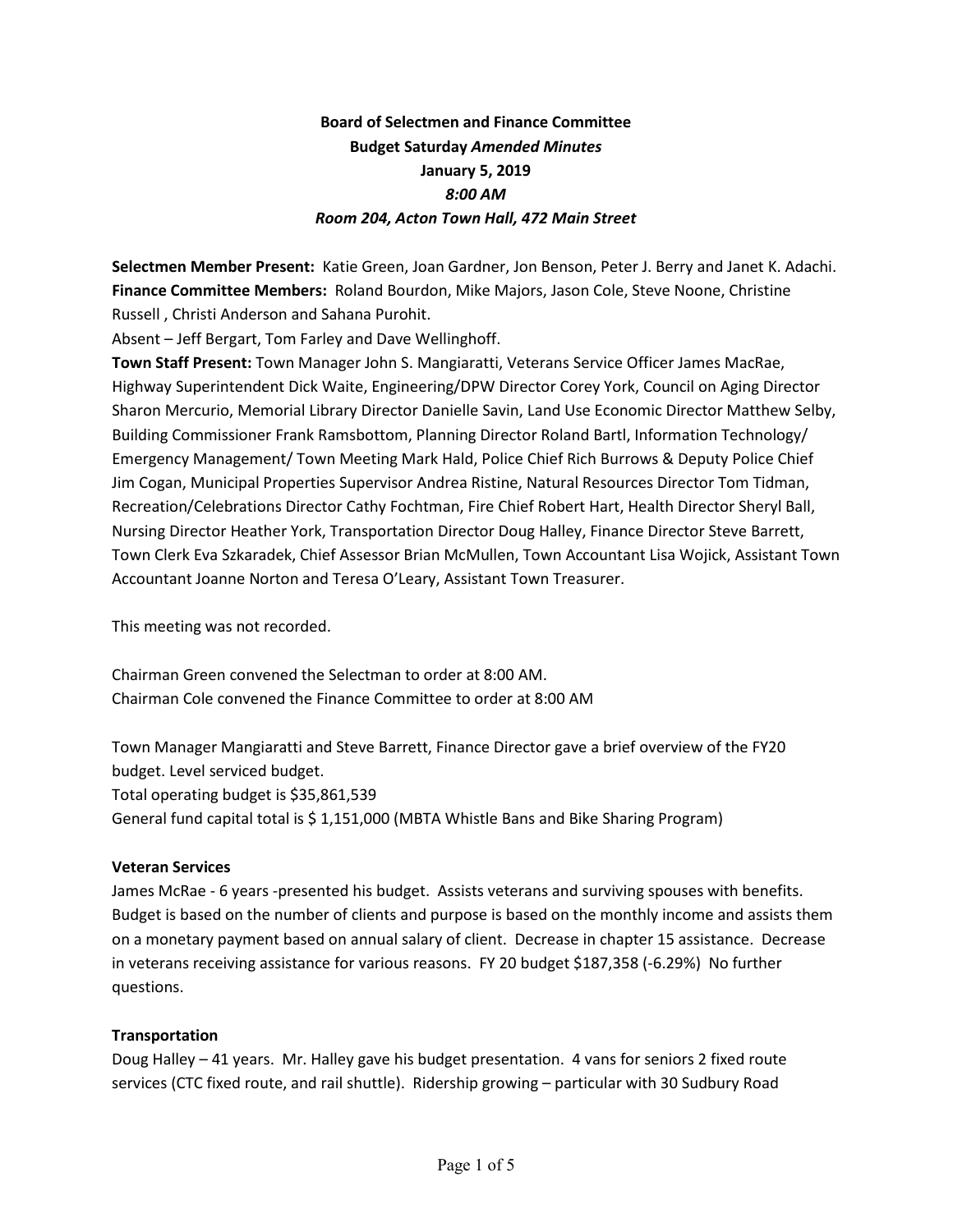operations. Expand hours for seniors to 5:00 PM to allow to attend more programs late in PM. Included gas in budget. FY 20 budget \$642,400 (+9.41%) No further questions.

## **Council on Aging**

Sharon Mercurio – 8-year employee. Provides programs and service to 60 and older and service to caregivers. Increase of new participants by 27%, average of 43 activities per week. FY 20 budget \$355,068 (-0.95%)

## **DPW/Highway/Transfer Station/Recycling/Municipal Properties/Engineering**

Corey York 25 years, Andrea Ristine 31 years, Dick Waite 41 years, Paul Campbell 9 years. Corey gave the overview of the Public Works proposed budget. FY 20 budget \$2,922,462 (-1.22%) Engineering – Paul Campbell – straight forward – pretty much all salaries. Printing and copying increased. Town Plotter is under GIS department. More capital for traffic studies. Sewer long term capital study and West Acton sewer expansion feasibility study. FY 20 budget \$197,591 (-1.09%) Highway – road survey is done and no road construction during winter – working with utility companies. Cost of road salt decreased.

Transfer Station - 36% reduction in trash and uptake in recycling. Looking for a structural study of the recycling center – aging building and roof.

Municipal Properties – Budgeted for painting the exterior of the WAL and walkway repairs for the PSF for FY20. Decrease in natural gas by 6.5%, 30% decrease in street lighting, and 9.5% decrease in electric. Proposed FY 20 budget \$1,743,660 (-1.57%) No further questions.

## **Nursing**

Heather York – 15 years – highlighted the public health section and the home health care section. Public health included flu vaccinations, Impact Testing at the high school. FY 20 budget \$176,629 (-0.69%) Home Health Care highlight was the Home Health Care Elite recognition 2018, 23% increase in admissions. Budget has increased since moving to 30 Sudbury by offering more clinics in house, garden therapy programs, nutrition programs, also increase in foot traffic. FY 20 budget \$499,947 (+9.95%)

## **Land Use/Economic Development**

Selby – 3 years – presented his department budget presentation. .13% increase overall. FY 20 budget \$1,822,416 Land Use Economic Development highlights include Manufacturing Collaborative, Manufacturing Day Celebration, and supporting Main Street Master Plan, and looking to request and increase in funds for professional development and to house it in the LUED budget. FY 20 budget \$292,480 (+6.07%)

Building/COD – Frank Ramsbottom 12 years – budget straight forward – everything is level serviced. FY 20 budget \$243,789 (+1.94%)

Planning/Board of Appeals – Roland Bartl 31 years, Kristen Guichard 7 years – highlights of Kelley's Corner initiative, Minuteman Bike Share program, completion of BFRT and ARRT, housing choice grant of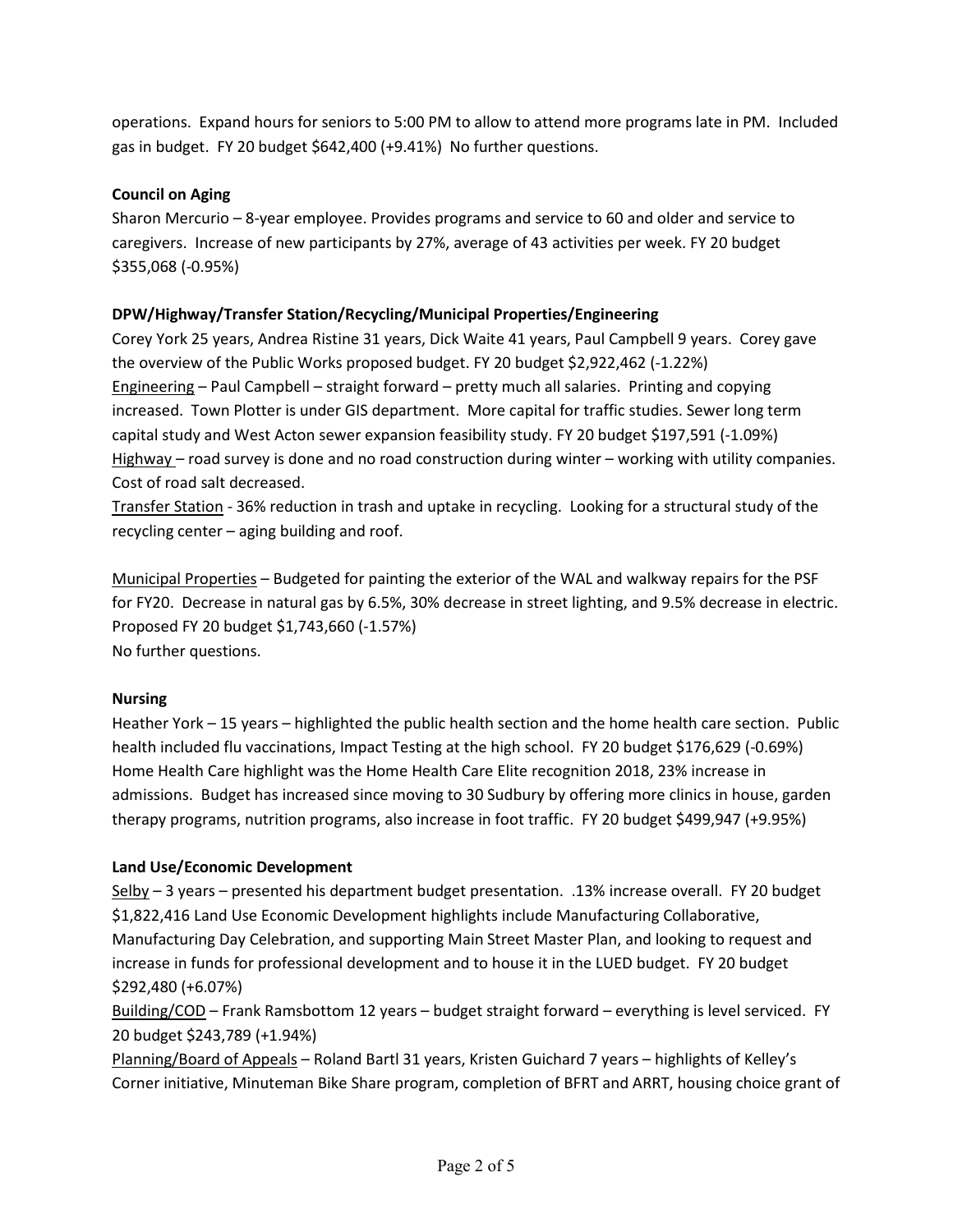\$165,000. Mr. Majors inquired when construction will begin for Kelley's Corner, Mr. Bartl commented that it is state financed for 2023, so beginning in late 2022. FY 20 budget \$275,255 (+0.70%) Health – Sheryl Ball 31 years presented her budget. Food, septic, \$12,000 in grants to address substance use, conducting health survey, new FDA food safety standards. FY 20 budget \$112,909 (-6.30%) Natural Resources – Tom Tidman 32 years presented his budget. Level funded budget. Mr. Bourdon inquired about the sports pavilion construction to be completed. Mr. Tidman mentioned that they are about \$100,000 short to complete the bathroom building and need another \$150,000 to complete the other building. FY 20 total budget \$889,093 (+1.48%) Celebrations – Cathy Fochtman 13 years – level funded budget. FY 20 \$8,900 (0.0%)

#### **Human Resources**

Marianne Fleckner – Town employee for 11 years presented her budget. Highlighted the 12% increase in the Senior Work Program, workers paid \$14/hr up to 160 hours per year. FY 20 budget \$444,854 (+1.25%)

#### **Town Manager**

John S. Mangiaratti - 1/2 year - Salary budget consists of Town Manager and Assistant Town Manager, Executive Assistant, Principal Clerk, Community Service Coordinator, Transportation Director and a reception position at 30 Sudbury. Level service budget. Legal service level funded at \$425,000. FY 20 budget \$1,818,905 (+21.30)

#### **Information Technology/Emergency Management**

Information Technology – decrease of 2.8% in budget. Level funded service. FY 20 budget \$1,606,073 (- 2.80%)

Emergency Management - no change slight increase in stipends. Down from reflective of actuals last year, shelter operations, radios, and purchasing of generators as a result of bad weather. Mr. Bourdon inquired about the structural condition of the Emergency Management building and if the lot next to it would be considered to purchase to increase parking for train station. Mr. Hald commented that it (building) will need some work, it houses antique fire apparatus and generators, upstairs is storage. FY 20 budget \$46,450 (-4.33%) No further questions

Town Meeting – electronic voting rentals and chair rentals for overflow rooms – increase in that line. Legal and printing of the warrant – have tried to consolidate the expenses. Routinely count on an annual and 1 special town meeting every year. Moderator payment moved from salary to contractual services. FY 20 budget \$36,800 (+37.23%)

#### **Acton Memorial Library**

Danielle Savin – Highlighted FY 19 services regarding materials circulated, number of hours open, number of programs offered to the public, and the number of visitors. Budget down due to new staff with lower salaries. Ms. Gardner questioned when WACL and AML would be merging, Ms. Savin commented that they were looking to merge in FY21. FY 20 budget \$1,407,901 (-0.6%)

#### **Citizen's Library**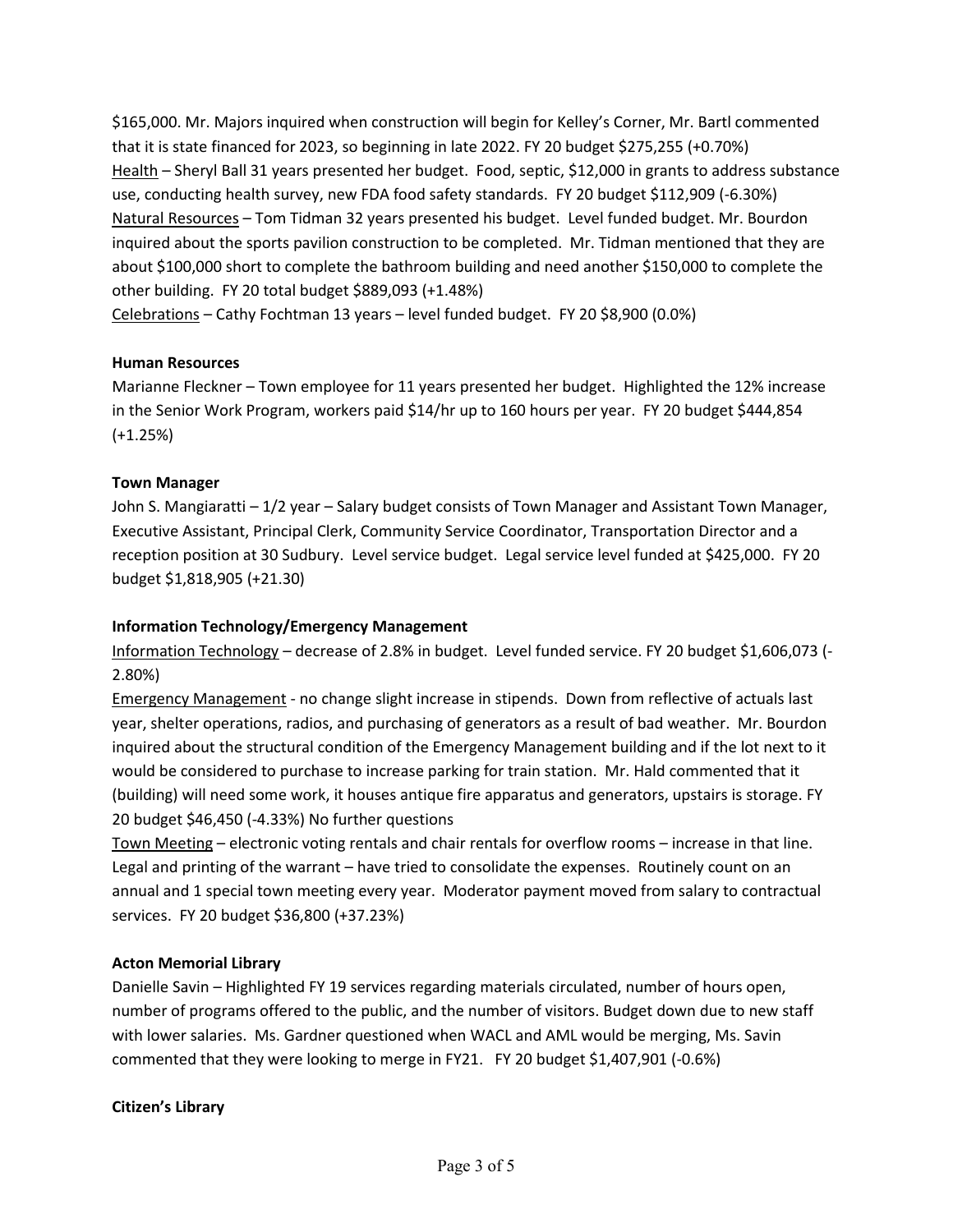Steve Barrett presented WACL – Jennifer Friedman is the only salaried staff member. Circulated 11,000 items in 2018. Very straight forward budget – nothing has changed. Ms. Anderson questioned about maintaining of exterior of building. Mr. Mangiaratti commented that the maintenance is in the municipal properties budget for FY20. FY 20 budget \$62,866 (+0.73%)

## **Fire**

Robert Hart, Fire Chief – 31 years – level service budget, highlighted the  $125<sup>th</sup>$  anniversary in October, capital projects include an ALS monitor, power lift stretcher, and body armor for firefighters. Ran approximately 1800 calls, 35 FTE, Fire alarm budget for approximately 500 boxes, budget decreased due to software purchased to put pull box info directly to dispatch consoles, 1 million in revenue since ALS service initiated. FY 20 budget \$3,359,948 (+0.27%)

## **Police/Dispatch/Animal Control Officer**

Rich Burrows, Police Chief, Jim Cogan, Deputy Chief – level service budget. Dispatch FY 20 budget \$610,297 (-2.11%)

Police Budget – Fully staffed, 1 officer in academy, 2 officers out on injury, 1 officer currently deployed overseas, receiving 4 police interceptor vehicles in the spring, bicycle grants for Rail Trail patrol, dispatch now receives direct service locator information for cell phones depending on carrier and phone type. Slight increase in arrests from last fiscal year. ALICE Trainers on the force, work with schools. Overall thank you from FinCom members for excellent customer service/civil engagement with Acton residents. Mr. Majors suggested that they may want to consider an early warning system (for schools) in case of possible active shooter – detection of gunshot fired – detection system due to the increase in schoolbased violence situations. FY 20 budget \$4,713,959 (+1.6%)

Animal Control – level funded from last year. FY 20 budget \$23,000 (0.0%)

## **Finance (Accounting, Town Clerk/Elections, Assessors, Collector, Finance Director)**

Eva Szkaradek, Town Clerk – level service budget including administration, records, annual dog licensing and census. FY 20 budget \$167,169 (+0.07%) Elections budget increase due to early voting, level service budget. FY 20 budget \$97,700 (+7.60%)

Lisa Wojick, Comptroller – level service budget, provides financial support to all departments, facilitates audits. FY 20 budget \$334,834 (-3.03%)

Brian McMullen, Assistant Finance Director and Principal Assessor – 27 years – Assessor budget level funded includes several FTE. Responsible for personal property accounts and commercial. Steve Barrett Finance Director – 3 FT staff members, postage, audit, banking, health insurance, property and liability employment insurance, and WR Grace Settlement. OPEB as well. Mr. Noone inquired why